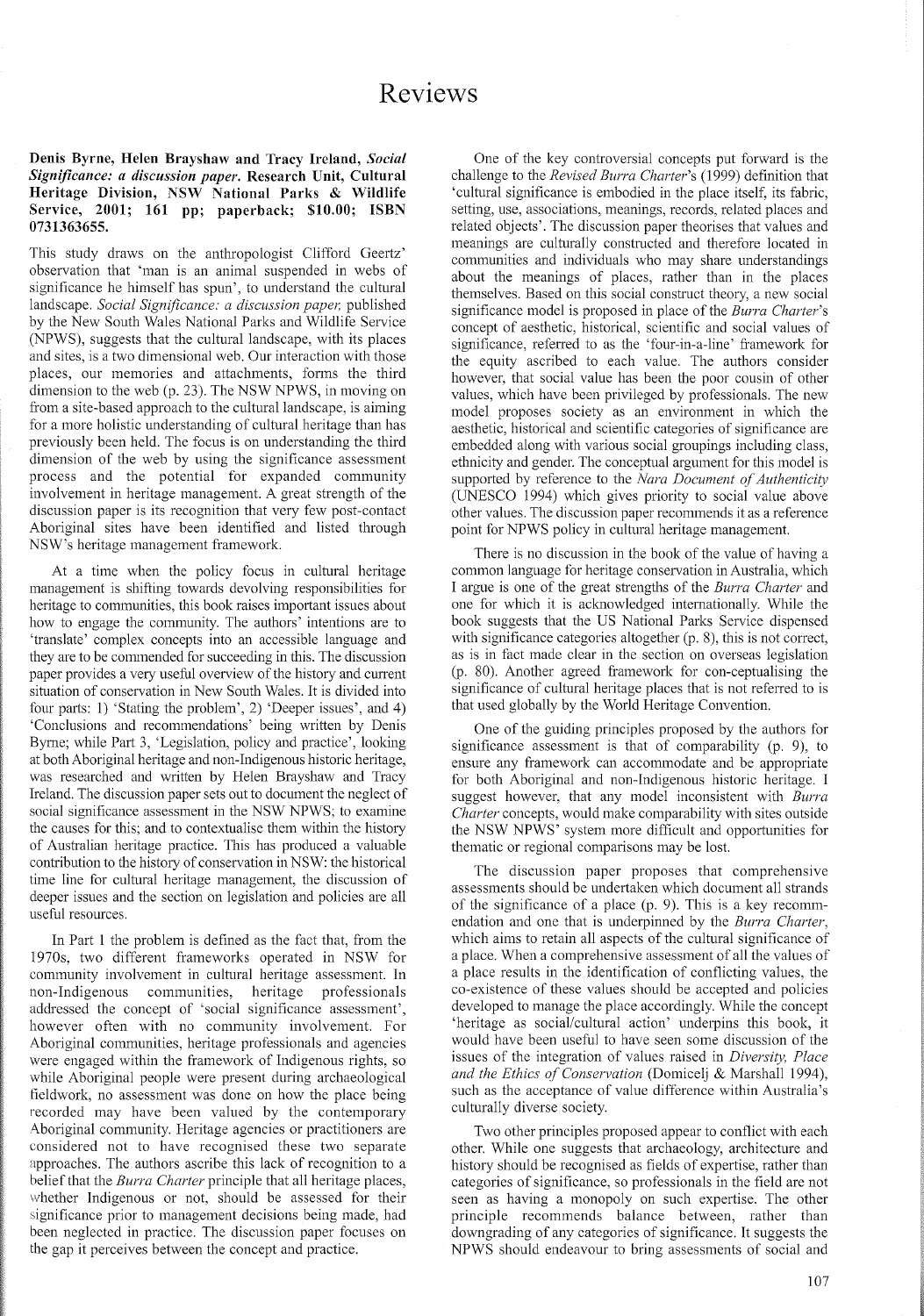historic significance up to the level of archaeological and architectural significance assessment. Using the *Burra Charter* and the definition for Indigenous heritage values in the *Draft Respecting Indigenous Places: A practical guide,* (no author, 200 I, developed to complement the *Burra Charter* and the *Natural Heritage Charter),* these principles could be combined into one which recommends balance to achieve integrated assessments. Work being done by the Australian Heritage Commission on integrated assessments of significance, including the Indigenous, historic and natural environments, may provide a useful model.

Chapters on the old and new models—heritage as material versus heritage as social action-will provoke the discussion intended. Notions of 'inherent significance' versus 'attributed meaning' are compared, and while archaeologists are seen to have rejected the principle of representativeness, they are criticised for not taking the implications of this rejection to its logical conclusion. If significance is relative, nonarchaeologists may value places in different ways. Archaeologists are accused of not being advocates for a greater community voice. The section 'Reality check' sets out why the authors believe the 'inherent meaning paradigm' will continue in cultural heritage management: because it provides predictability and transparency. This section could have been strengthened by a discussion of the responsibilities of heritage agencies that have a mandate to protect heritage places. These agencies exist because society has endorsed such a stmcture and believes it to be beneficial. This could be considered a 'social' or 'community value' which is paramount, rather than the more particularistic social values considered during the assessment of significance.

In the spirit of the *Burra Charter*, which separates assessment and management, the discussion paper focuses only on significance assessment. However a discussion of some of the management issues which flow from significance assessment would have been useful, such as managing places for their intangible values, or the negative consequences of privileging social value above other values. Would we retain physical fabric if it were assessed as having no social significance, yet possessed other identified values? Currently some heritage practitioners consider that social value can be retained through recording alone, without retaining the physical fabric. Can we retain the associations, memories and meanings attached to places or landscapes if the physical elements, the two-dimensional web, that comprises the place or landscape is not also retained? To map all of the web we need to take a holistic approach and make use of all resources. All communities of interest, Indigenous and non-Indigenous with their 'insider' knowledge, and the relevant heritage professionals should work together to assess the web, and provide input into management practices to retain its significance.

The book's useful review of current practice is separated into two sections: the first reviews reports on Aboriginal

# Michael McCarthy, *Iron and steamship archaeology: Success and failure on the* SS *Xantho.* Kluwer Academic/ Plenum Publishers, 2000; 234 pp; hardback; \$83.00; ISBN 0 306 46365 2.

This hardbound publication, one of 'The Plenum Series in Underwater Archaeology', reflects the work that Mike McCarthy has put into obtaining recognition for iron and steamship archaeology as a valid sub-discipline of maritime archaeology. In traditional European-Mediterranean terms, the study of shipwrecks has been more often associated with ancient hand-built, wooden craft, rather than nineteenth- and

heritage, the manner and extent local communities have been involved in the assessment process and how, and to what degree, social significance has been taken into account. The following chapters consider historic (non-Indigenous) heritage practice in NSW, based on a small number of reports sampled. as well as interviews with heritage practitioners. The findings indicated that value given to a place by a community could relate to all heritage values and may not be confined to what is thought of as 'social value'. The study also found that social significance is a neglected field and identified a need for a methodology and guidelines on social significance assessment in heritage management. One omission of this section is any reference to the Commonwealth *Environment Protection and Biodiversity Act* 1999 and the foreshadowed amendments to include heritage within the scope of this piece of legislation.

As an ASHA member and historic heritage practitioner, I suggest that all archaeologists and heritage professionals working in NSW should read this, as the discussion critiques our practice and the principles with which we work. Archaeologists are criticised for not keeping abreast of new thinking even in their own fields. Many will argue that archaeologists, architects and planners have worked within the framework of changing NSW NPWS policies and the EIS process which themselves have caused the identified gaps and deficiencies.

Chris Johnston recommended in 1994 that it was 'vital that heritage professionals be informed about social value and the means available to them and to communities to articulate the meanings embodied in places, and thereby argue for their conservation' (Johnston 1994: 26). While progress in undertaking social value assessments has been made, this book demonstrates that there are still issues to be resolved and identifies the need for a clear methodology and guidelines for its use.

The policy changes foreshadowed in the conclusions are designed to address some of the issues raised. Moving towards a holistic process for the assessment of places, which identifies all values, including intangible ones, is an important step with accompanying management implications. A successful model which informs heritage practice elsewhere in Australia should provide a framework for comparisons. While you may disagree with some of the concepts put forward in the book it is a very useful and timely contribution to the debate on social value assessment and the management implications which arise from it.

> *Kirsty AltenbUlg; Australian Heritage Commission*

#### References

- DOMICELJ,1. & D. MARSHALL 1994. *Diversity, Place and the Ethics ofConservation: A discussion paper,* Australian Heritage Commission, Canberra.
- JOHNSTON, C. 1994. *What is Social Value: A discussion paper,* Australian Heritage Commission, Canberra.

twentieth-century wrecks for which plans and photographs may exist. This book summarises the past two decades of iron and steamship archaeological studies, for which the wreck of the screw steamship *Xantho* (1848-1872) at Port Gregory, Western Australia, has been a notable 'guinea pig'.

In Chapter 2, McCarthy discusses the history of marine engineering and the Western Australian colonial setting to place the *Xantho* in its social, economic and technological context. The *Xantho* was an aging iron vessel with a secondhand, Crimean War gunboat engine which had been modified (incredibly) to run backwards! Its lightly constructed hull was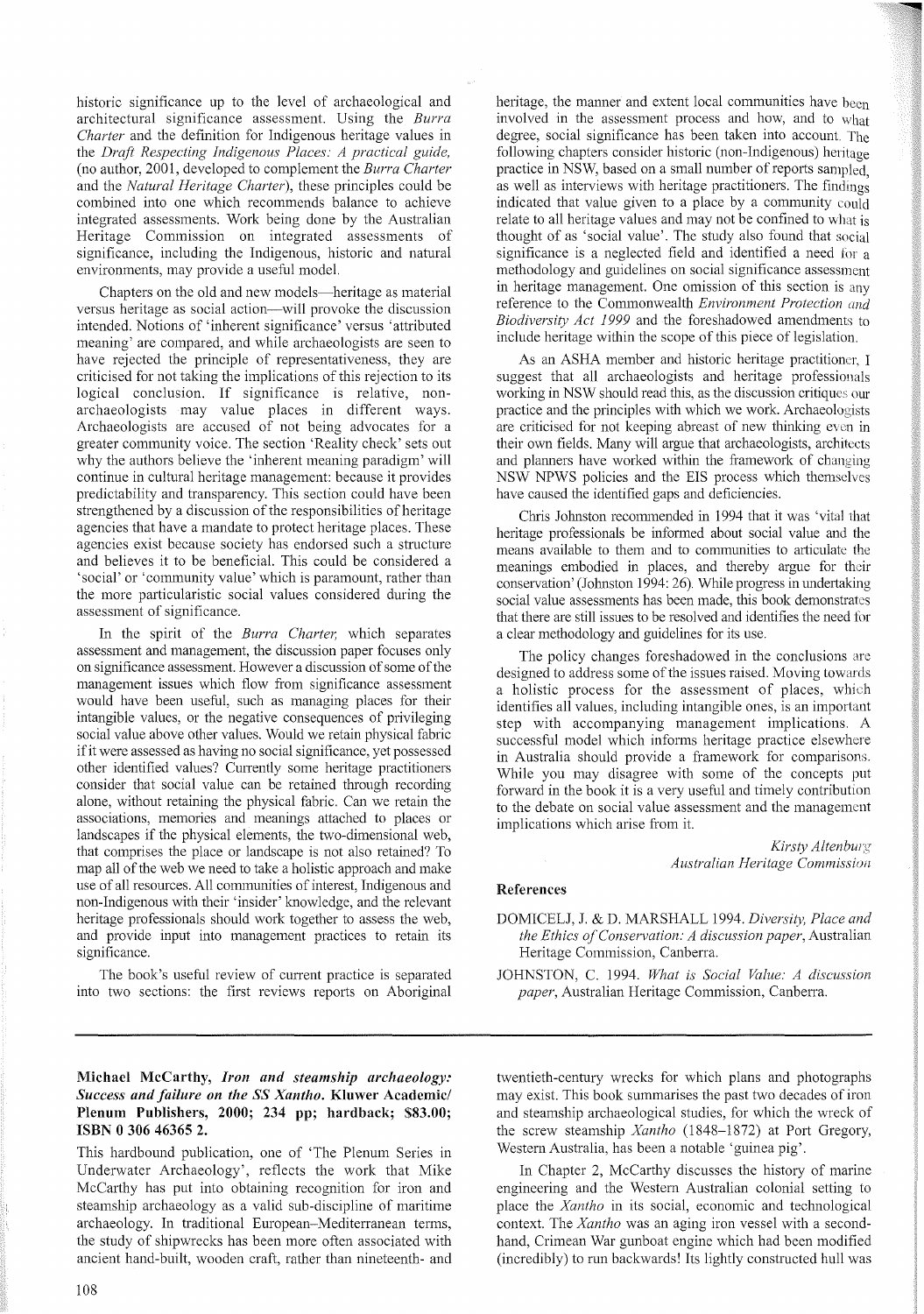originally designed for use in sheltered waters rather than lying beached on the tidal flats or amongst the heaving swells of Western Australia's coastline. This apparently unremarkable ship was wrecked in shallow water and forgotten even by 'wreck bashers', as it lay camouflaged by marine concretions. However it has yielded one of the best preserved marine engines of its type,—a fascinating example of adaptation and reuse.

In this book, which is a little-edited version of the author's PhD thesis, McCarthy demonstrates convincingly how iron and steamship wreck sites (including engines) can reveal information about past human actions, motivations and behaviour. The *Xantho* was involved in the early colonial exploration, settlement, and pioneering phases of north-west Western Australia. In particular the ship was a crucial factor in the fortunes of its owner, Charles Broadhurst, and his wideranging entrepreneurial activities. In fact the questions raised by the *Xantho* site resulted in the creation of a broader *Xantho-Broadhurst* project. As McCarthy writes:

What sort of person would purchase (the *Xantho)* for use on the sparsely populated, poorly serviced Western Australian coast, far from the nearest marine engine repair facilities at Adelaide and Surabaya? Was he an impulsive individual with vision and access to capital yet lacking the necessary experience of practical, frontier capitalists? Worse still, was he a rich gentleman eccentric (a fool even) given to grand and ill-considered schemes, as first thought? (p. 122)

Broadhurst was a significant colonial entrepreneur, who was involved in the development of the pearling, guano and fish-canning industries. Upon his death, the *West Australian* wrote 'Mr Broadhurst was one of the most indefatigable and persevering exploiters of the infant industries of Western Australia in his day' (1 May 1905; p. 127). McCarthy concludes that Broadhurst was 'an undoubted visionary', whose decision to buy the *Xantho* was justified as the outcome of an 'identifiable and logical process' (p. 192).

As well as these questions concerning Broadhurst and his motivations in purchasing the *Xantho,* McCarthy attempts to develop appropriate archaeological theory that can be applied to the study of iron steamships, such as the *Xantho.* In this he considers the pivotal role of the *Xantho* to Broadhurst's plans; the history of the Broadhurst family; analysis of the wreck site including site formation and post-depositional processes; and the excavation and conservation of the wreck material.

The *Xantho's* steam engine-a maritime Model 'T' Ford-was the focus of the excavation and subsequent studies in conservation. The Western Australian Museum's Maritime Archaeology and Conservation Departments, as well as many volunteers, have put an enormous amount of work into the recovery, de-concretion, recording and conservation of the engine since 1986. As McCarthy states, it was 'an intact example of the rare trunk engine type... an example of one of the earliest high pressure engines and the first mass-produced, high-revolution engines used at sea' (p. 129). It provided the blueprint for the first working replica model to be made of a marine steam engine recovered from the sea. The *Xantho* engine also provided numerous lessons for archaeologists and conservators concerning the likely condition of complex iron machinery from other marine sites, including details concerning surface graphitisation and iron iron-concretion formation. The *Xantho* was also the first site where conservators were trained to dive in order to conduct in-situ assessments of the physical, chemical and biological factors involved in its degradation.

Unfortunately the book suffers from some editorial and production errors. Even though the publisher supplied another copy of the book when the original review copy was found to have entire chapters missing, the replacement copy still contains errors. In some parts the page numbers do not match up with indexed chapter headings; the index often has wrong page numbers for the subject being sought; and some figures also have incorrect numbers—these being consistently out by a couple of pages. A list of illustrations would also have been useful.

While McCarthy hopes that the 'successes and misfortunes' of the conservation of the *Xantho* engine components presented in this work will be sufficient to prepare a 'suitable foundation for similar studies' he does not indicate whether the Museum would be prepared to undertake a similar project again! Comparative work underway currently is the recovery of the *USS Monitor's* engine by the well funded NOAA agency in the United States, which has well heeded the lessons of the *Xantho* project. The *Xantho* can also be seen a benchmark study for future costings of projects such as the proposed raising of Australia's AEIl submarine in the Sea of Marmara, Turkey.

Overall the book contains a wealth of practical information for both an academic and general readership. As well as presenting an important case study, the discussion of site formation and post-deposition theory is applicable to other iron and steamship sites. Historical archaeologists interested in colonial Western Australian settlement and entrepreneurial activity will also find much of interest in McCarthy's research into the Broadhurst family, and North-West pearling industry.

> *Ross Anderson Maritime Heritage Unit, Heritage Victoria*

Robin Torrence and Anne Clarke (eds), *The Archaeology of Difference: Negotiating cross-cultural engagements in Oceania.* One World Archaeology series no. 38, Routledge London & New York, 2000; 440 pp; hardback; £80.00; ISBN 0415117666.

This collection of studies of Indigenous-colonial exchange in Oceania prompted very strong responses from me. I found some of the editors' introductory claims to be puzzling and polemical, and the papers themselves I thought uneven, ranging from excellent to poor. But I also intend to hang on to this book, because I know I will come back to it again and again as an important source of ideas and examples.

What I really liked about this collection was the emphasis on landscape and large-scale analysis of changing patterns of

material culture following 'contact'. Drawing upon the work of Carmel Schrire (1972), the editors Robin Torrence and Anne Clarke point out (pp. 21-23) how broad patterns of change following contact, evident within the archaeological landscape, may signal cross-cultural engagement. As Schrire showed in her Arnhem Land study, disruptions to older travelling or economic patterns can result in either a 'gravitational pull' toward centres of contact, or restriction of movement within traditional lands which may be reflected in an intensification of site use at remote locations.

This approach frames Sarah Colley's discussion of the Greenglade Aboriginal rock shelter at Disaster Bay, New South Wales, which demonstrates 'continuity of traditional indigenous life into at least the mid-nineteenth century' (p. 280), and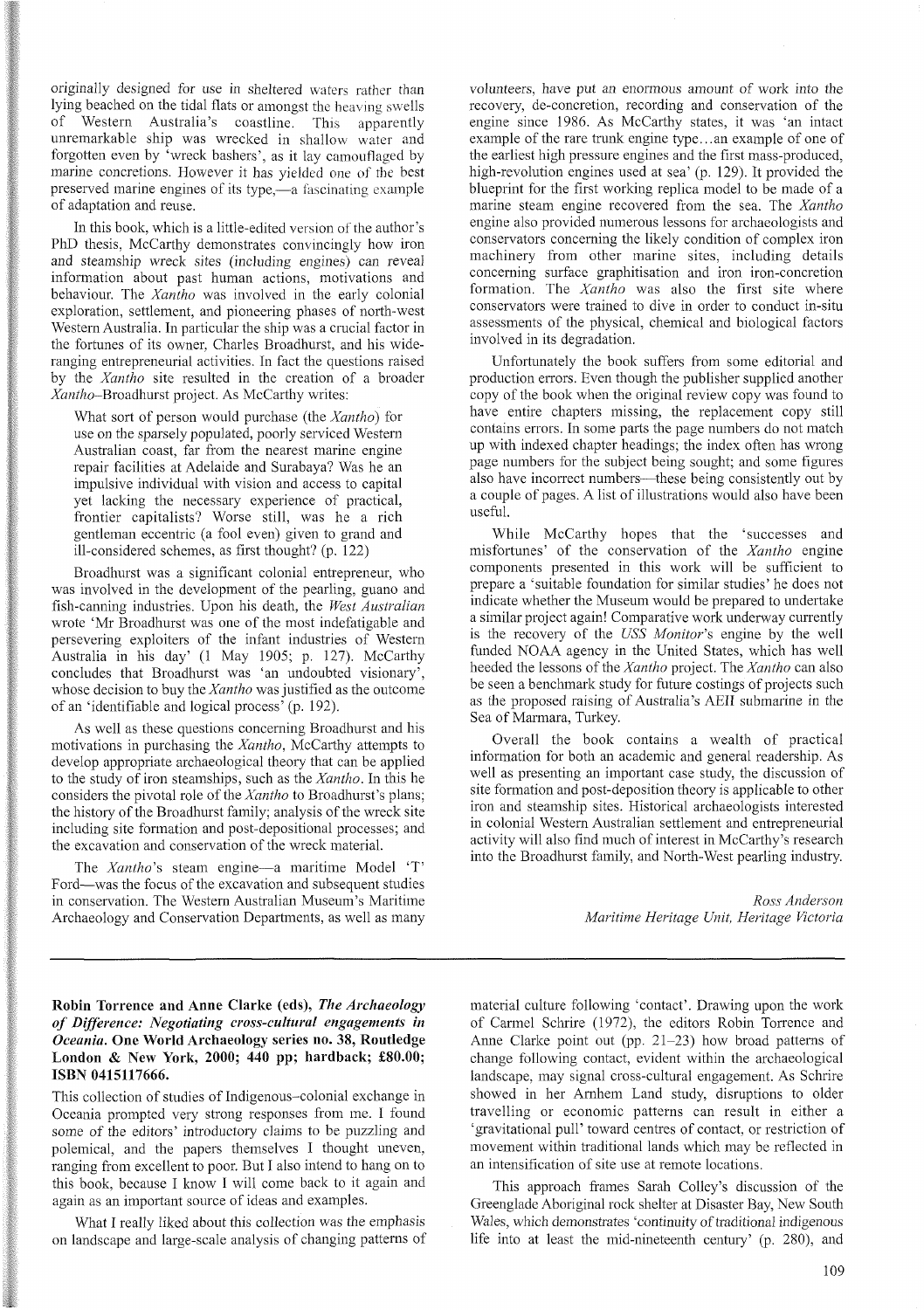possibly more frequent use of the rock shelter after European contact. Similarly, Ursula Frederick examines the 'graphic implications and shifting social contexts of rock art production arising from culture contact' (p. 300) in Watarrka National Park, central Australia. In focusing upon the diverse relationships between Luritia and European peoples, she shows how the rock art marks changes in physical, economic and social spheres, within the emergent colonial landscape. For example, a shift in site use from 'large shelters suitable for family camping to small clusters of single event sites' strengthens the interpretation of itinerant land use, and more intensive use of a 'contracted landscape' (pp. 323-325). This move away from the mechanistic equation of European materials, such as flaked glass, with 'contact' represents a welcome broadening of analytic focus.

Other aspects of the introduction I found less congenial. For example, readers of this journal will note that the editors took pains to distinguish their approach from that of historical archaeology. They assert that the view through 'prehistorians' spectacles' has allowed them to incorporate 'long time scales' which are 'crucial to a new understanding of European contact', as well as 'types of sites and data not usually considered by historical archaeologists' (that is, non-European sites). Hence the 'necessary broadening of scales in time and space .. .is due to the background of most of the practitioners in prehistory, rather than to a change in historical archaeology' (pp. 6-9). I was surprised by this because a number of the contributors either are historical archaeologists or have derived key arguments from historical archaeology, and particularly because the strength of recent approaches toward cultural exchange and material culture is surely to be found in the skilful, multi-disciplinary collation of different sources of data and theory. In her paper Colley explicitly argues against these kinds of disciplinary subdivisions in the study of cultural exchange (pp. 295-297). In short, I wondered why the editors felt this to be an important point to make.

This niggling doubt was crystallised by Torrence and Clarke's claim for the historical specificity of these studies as making 'a radical break from previous scholarship' (p. 11). Claims to be new in taking this approach can only be sustained by ignoring the large body of literature which surrounds this issue, most notably in 'historical anthropology', which in turn builds on much older debates about the relationship between structure and event (eg Giddens 1979, Sahlins 1985). More importantly, I felt that it was precisely in the contextualisation of the cultural processes they addressed that several papers in the collection would have benefited from a more explicit and skilful use of historical methods.

However, overall I was impressed by the way that many of the papers drew from an array of material in presenting a rigorous and persuasive account of the complex process of cultural negotiation. Caroline Phillips' study of 'post-contact landscapes of change' along the Waihou River, in New Zealand's North Island, for example, combined excavation, oral history and documentary records in providing a scholarly and fine-grained account of the dramatic transformations experienced by Maori people during the first half of the nineteenth century. Again, Christophe Sand uses archaeological evidence for the entire prehistoric sequence of New Caledonia to characterise Kanak society before European contact, arguing for a new interpretation of demography, settlement and social organisation: population density was much higher, for example, before introduced disease prompted social reorganisation into the smaller, more mobile clan groups described by early European observers.

In another approach Paul Rainbird examines transformations between different cultural structures at Chuuk Lagoon, in the eastern Caroline Islands. The Japanese occupation, especially between 1941 and 1945, left behind military installations, clusters of buildings and cairn groups, a landscape largely forgotten by the Chuukese, but which has been continuously commemorated by the Japanese as testament to the hardships of war.

Deborah Bird Rose writes of the 'twinned' processes of the attempts by Jesuit missionaries to civilise and convert the Aboriginal people of the Daly River frontier in the Northern territory at the turn of the century, and the Aboriginal socialisation of missionaries 'into their own social networks and cosmology' (p. 215). Beautifully written, this nuanced reading of Jesuit diaries traces a series of 'intercultural encounters', such as the syncretic cult of Tyaboi, which served to tame the wild and socialise the missionaries, including the 'punitive practices of the cross' (p. 228). Bird Rose re-tells the myth of the great Angamunggi, treacherously killed by his son Tjiniman, drawing a parallel with the historical experience of the Aboriginal people attacked, seduced and finally abandoned by the missionaries. The Aboriginal 'search for moral relationships between settlers and indigenous peoples' (p. 233) is a central thread linking these events on the l890s Daly to the later resurgence of revitalisation cults in Western Australia.

Isabel McBryde's paper returns to her research into crosscultural exchange at Port Jackson between the Eora people and white settlers. She notes how 'Captain Cook stories' express indigenous views of these invaders, foregrounding how quickly exchange took place, how pervasive it was and how enduringly integral it remained. In asking why this was so, McBryde aims to recover indigenous objectives, examining the important role of exchange in Aboriginal societies, and tracing the fluctuating role of exchange over several decades with meticulous historiography.

The study of cross-cultural engagement has great currency among historians, anthropologists, and increasingly archaeologists. This foray into the field is marked less by conceptual uniformity—although a number of key concerns, such as collaboration with living indigenous communities, are shared by most writers—than by a rich diversity of approaches and instances which together make a substantial contribution to the field.

> *Jane Lydon La Trobe University*

# **References**

- GIDDENS, A. 1979. *Central problems in Social Theory: Action, Structure and Contradiction in Social Analysis,* Macmillan, London.
- SAHLINS, M. 1985. *Islands of History,* University of Chicago Press, Chicago.
- SCHRIRE, C. 1972. 'Ethnoarchaeological models and subsistence behaviour in Arnhem Land', in D. Clarke (ed.), *Models in Archaeology,* Methuen, London, pp. 67-93.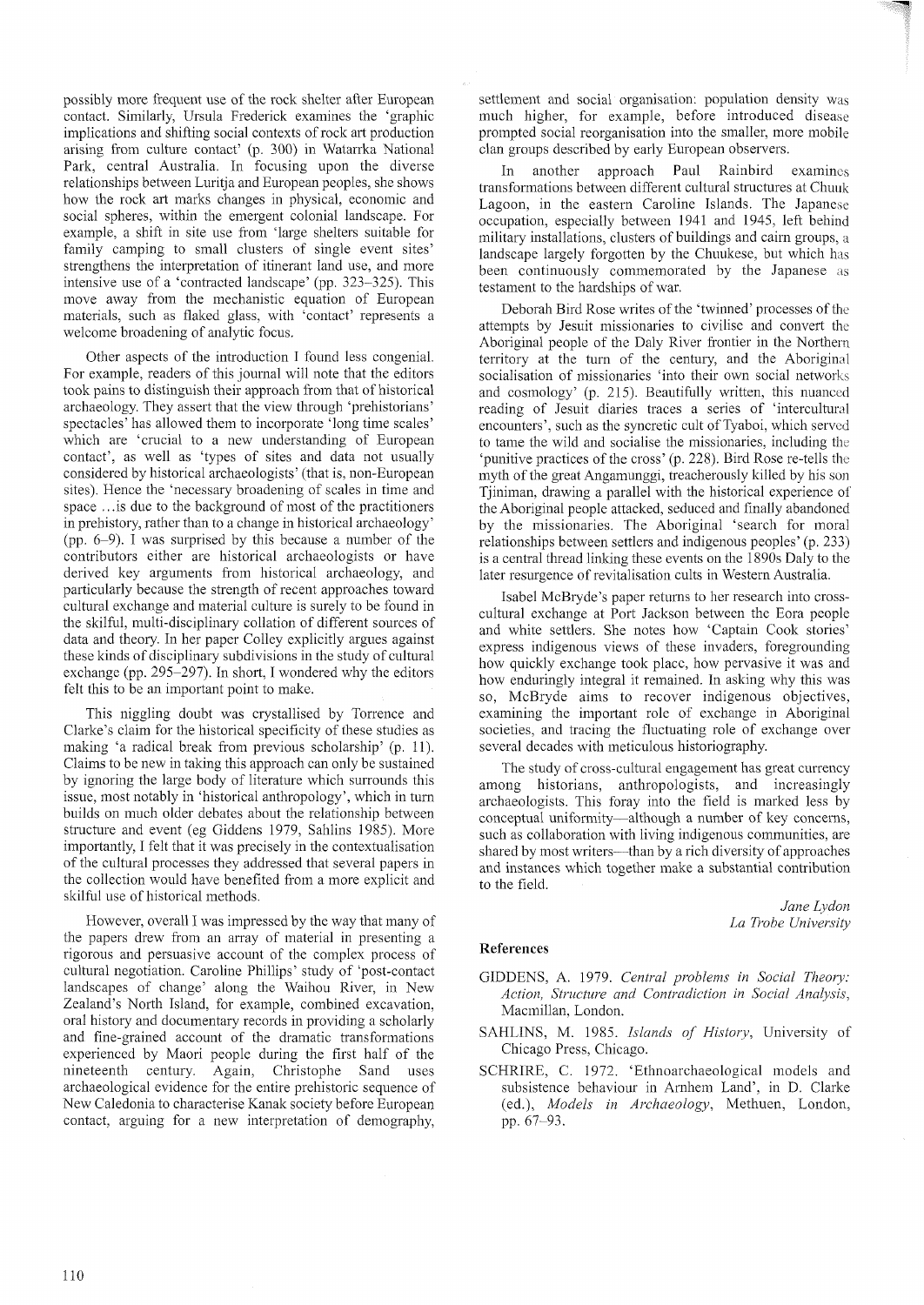## Clayton Fredericksen and lan Waiters (eds), *Altered States: Material Culture Transformations in the Arafilra Region.* NTU Press in association with the Centre for Southeast Asian Studies, 2001;  $xiv + 160$  pp; paperback; \$33.00; ISBN 1 876248 55 6.

Fredericksen and Walters have assembled an important collection of papers showing new directions in the study of the changing meanings of material culture in the dynamic cultural environment of the Arafura region. In some cases the familiar artefacts discovered during Australian archaeological fieldwork are examined, however the book also delves into less familiar areas such as the cultural landscape of Ashmore reef and monuments in the eastern provinces of Indonesia (Maluku, Papua and Nusa Tenggara Timur).

In their introduction Fredericksen and Walters write that the 'topics addressed by each paper are open to different interpretations and emphases, and we have no doubt scholars will take issue with some of the conclusions and hypotheses proffered here. If this book succeeds in engendering such discourse then it will have achieved its purpose' (p. xiii). This book certainly succeeds in this aim. The conclusions brought forth by each of the six contributors will be controversial for many different reasons. For example, Dwyer's conclusion (p. 51) that the Australian government has caused the blossoming trade in illegal immigrants by denying Indonesian fishermen access to their traditional fishing grounds at Ashmore reef, will cause debate in some circles.

The topics covered in this book include: an analysis of monuments and images from eastern Indonesia by Jill Forshee and Chris Healey; David Bulbeck and Barbara Rowley discuss Macassan archaeological sites in northern Australia; the changing meanings behind a Shako plate from Fort Dundas are analysed by Clayton Fredericksen; Dan Dwyer writes about the shifting role of Indonesian sailors at Ashmore reef Malene Bjornskov discusses Chinese ovens in the Northern Territory; and a set of Laotian drums in the Museum and Art Gallery of the Northern Territory are analysed by Patricia Puig and Ian WaIters. Each subject is as varied as the different cultures that used or created these objects and places.

The paper by Forshee and Healey takes a new look at the meanings of monuments from Indonesia. They have come up with the conclusion that 'monuments celebrate the authority of the state, yet through their very public displays these structures enable other authoritative interpretations that simultaneously destablise state authority' (p. 25). This volume is particularly enriched by the inclusion of the study of Indonesian fishing boats and the Ashmore reef. Here Dwyer analyses the reef as not only an archaeological site, but also as a cultural artefact in itself. Dwyer has done the landscape school of archaeology proud with this subtle analysis. He argues that to understand the changes in the culture around it, the meaning of the place as a cultural artefact, which has changed substantially over time, must be understood.

The paper by Bulbeck and Rowley clarifies the history and chronology of Macassan activities in the Northern Territory through a comprehensive analysis of all the known archaeological sites and discoveries in the region. This paper will serve as a useful reference source for those studying this area of contact archaeology. In the next paper, Fredericksen takes the unusual approach of basing an entire paper on a single artefact. However this approach holds up extraordinarily well. The history of the Shako plate found at Fort Dundas is examined in careful detail, using historical documents to highlight the changing meanings of this artefact over time.

Puig and Walters present an extremely well documented analysis of two Laotian, Heger II drums acquired from Thailand in 1982 by the Museum and Art Gallery of the Northern Territory. This paper traces the possible history and creation date of these two drums by using stylistic analysis, while also demonstrating the changing role the drums had in Laotian culture. Another study that deals with Asian ethnicity and material culture is Bjornskov's paper on Chinese mining ovens in the Northem Territory. This is one of the most detailed studies ever produced on the practices behind the use of these ovens in Australia. Bjornskov delves into details of the use of pork in celebrations by the Chinese. Most analyses of the material remains of the Chinese in Australia fail to adequately explore change and continuity of Chinese cultural practices, such as Feng Shui, but Bjornskov's paper is a happy exception to this. Her approach produces a much more subtle understanding of the lives of Chinese people in the Northem Territory.

I have only minor criticisms of this enjoyable and useful collection of papers. In my view, the paper by Fredericksen provides too much extraneous detail on the life of the first Commander at Fort Dundas, while the paper by Puig and WaIters would have benefited from a more concise description of the relationships between the various stylistic groupings of decorated Laotian drums. Bjornskov's brief history of Chinese mining in Australia focuses on the Palmer River in Queensland and the Northern Territory, with little mention of the other States. This may be because the majority of 'Chinese ovens' are located in these two states. However, as at least seven ovens are located in Tasmania, according to her paper, perhaps a broader overview of Chinese mining was required. Nevertheless, the material that is presented is very valuable.

Overall this book is an excellent outline of some of the new work being done on the changing meanings of material culture in the Arafura region, a crucial location for the study of culture contact and exchange in the wider Australian region. All the papers are well written and I found this book highly engaging. Two enthusiastic thumbs up.

> *Katrina Stankowski PhD Candidate, Flinders University*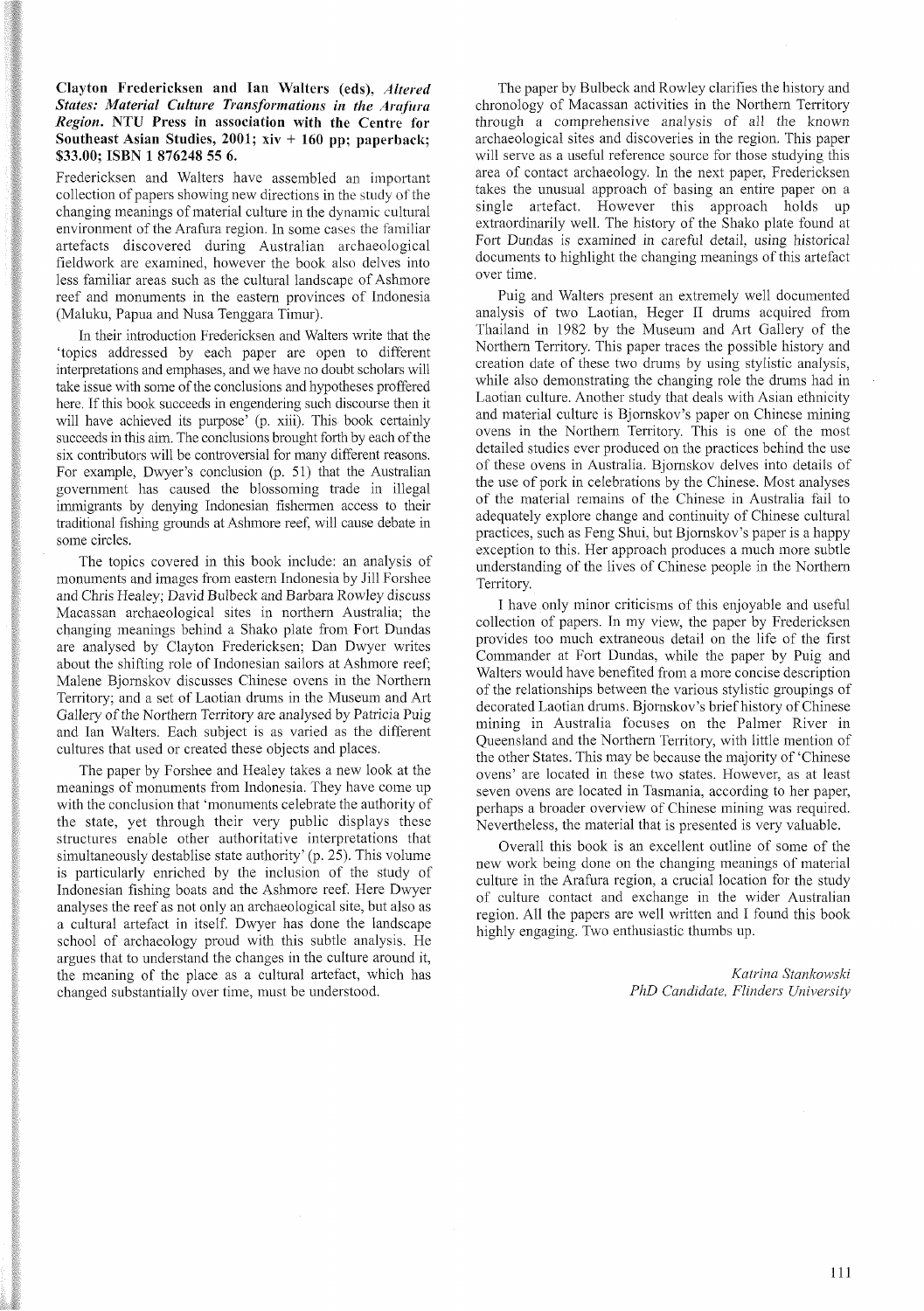### Mark Staniforth and Michael Hyde (eds), *Maritime Archaeology in Australia: A Reader.* Southern Archaeology, Blackwood, South Australia, 2001; 337 pp; paperback; \$30.00; ISBN 1 876675 54 3.

This book is collection of 46 reprinted articles on Maritime Archaeology in Australia and related subjects. It is designed as an easy reference for undergraduate students and as such it is a huge advance on the photocopied 'bricks' of articles regularly sold to undergraduate students. This book at least has a decent cover and the blessings of the journals in which the articles first appeared.

The articles are arranged in 13 chapters which represent the 13 weeks of the course

- 1. Maritime Archaeology: reviews and overviews
- 2. Theoretical approaches
- 3. Artefact studies
- 4. Thematic studies
- 5. Individual shipwreck-site case studies
- 6. Shipwreck and survivors camps
- 7. Underwater archaeology
- 8. Nautical archaeology
- 9. Ethical issues
- 10. Historic shipwrecks legislation
- 11. Underwater cultural heritage management
- 12. Maritime Archaeology and maritime museums
- 13. Interpretation, cultural tourism and diver education

What can be made of all this? For a non-maritime archaeologist, this book gives a great introduction to the broad themes of maritime archaeology in Australian. The papers illustrate the way maritime archaeology was going in the 1980s and 1990s. For example, you can see the struggle that maritime archaeologists had with the thorny issue of giving their work some sort of meaning beyond mere antiquarianism by adopting a theoretical approach. Here the editors, Mark Staniforth and Michael Hide, reproduce two key papers by Mike McCarthy and one by Staniforth that represent attempts to develop a theoretical approach. Personally, I feel these attempts are not fully developed and there is yet to be a more comprehensive theoretical approach (or approaches) that gives maritime archaeology meaning beyond the provision of data for seemingly endless numbers of shipwreck dive trails and interpretive brochures.

In contrast papers by Coroneos on the working lives of wooded sailing ships and by Wark et al. on wreck site formation demonstrate a sophisticated approach to what might be called 'mid-range theory building' or site-formation processes. This is one of the strengths of maritime archaeology in Australia and these papers deserve a broad audience.

The papers in the artefact-studies section are curious in that they were all published in this journal, are all related to Victorian wrecks and have a strong link to the program of research into artefacts undertaken by the Victoria Archaeological Survey. It is an unusual role for a CRM agency to promote such research but this reflects the lack of interest in such studies by universities at that time.

Curiously, there are no papers on maritime history. I find this a bit odd as I look at my bookshelf and see authors such as Blainey, Broeze and Dening (not to mention Samuel Elliot Morrison) and wonder why. There is no shortage of interesting maritime history and its absence is a bit puzzling.

Also puzzling is the lack of a section on the history of ship technology and ship-building. Again there are some very interesting examples of ship technology underwater as well as quite a bit of information on Australian ship-building. There is a vast literature on the topic and I have always thought that archaeologists studying ships need to understand how one is constructed and worked, in order to interpret the shipwreck event and the archaeological remains.

Of course, we all have our preferences for what we would put in and leave out. Staniforth and Hyde have produced a very useful book of readings that showcases maritime archaeology in Australia.

It is interesting to speculate on what Staniforth and Hyde might include in the next edition, say in 2010. Certainly we would expect more contributions from students from the two new Maritime Archaeology courses at Flinders University and James Cook University and it will be interesting to see how these vary from the Western Australian approach. Of course there will be several papers along the line of 'Maritime Archaeology in NSW over the last 30 years' and 'shipwreck trails: a 30-year retrospective'. Hopefully, however, there will be more studies in the wake of work by Coroneous, Stainforth, McCarthy, and Wark, Larcombe and Veth, that has served to interest and inspire us.

> *lain Stuart HLA-Envirosciences*

## Breaking down the barriers? A review of the Australasian Archaeological Association Annual Conference, Hervey Bay, Queensland, 6-8 December, 2001.

I have just returned from AAA, in Hervey Bay, Queensland, hosted by the *Aboriginal and Torres Strait Islander Studies Unit* and the School of Social Science at the *University of Queensland,* and organised with clockwork smoothness by Sean Ulm, Ian Lilley, Annie Ross, Jon Prangnell, Catherine Westcott, Jill Reid and Luke Kirkwood. The undulating lawns and swaying palms of the Kondari Resort, and the cushioning tropical heat, gave proceedings a relaxed and humid bonhomie outside the air-conditioned meeting hall.

Several participants, including veteran Peter White, voted it 'the best AAA ever'—the generally high quality of papers perhaps may be attributed to factors such as the rigorous paper-selection process, and a clear theme: *Barriers, Borders,*

*Boundaries.* Over three days sessions addressed 'Regions and boundaries' and the process of linking patterns of landscape use to social organisation, 'Written in Stone: regional, technological and temporal boundaries in Australian stone artefact assemblages', 'The archaeology of isolation', which examined the archaeological character of marginalised groups and places, 'Boundaries of archaeological thinking' which explored the recent broadening of disciplinary outlook to consider cultural landscapes, and perspectives which complement our traditional emphasis on the material, 'Frontier-Games: Rock Art Variability in the Arid Zone', and 'The Reality of Barriers: the evidence from biological anthropology', which drew upon evolutionary theory to address human group definition and interrelationships.

*Best student paper* was awarded to June Ross (University of New England) for a reevaluation of rock art techniques in Central Australia, with implications for relative chronology